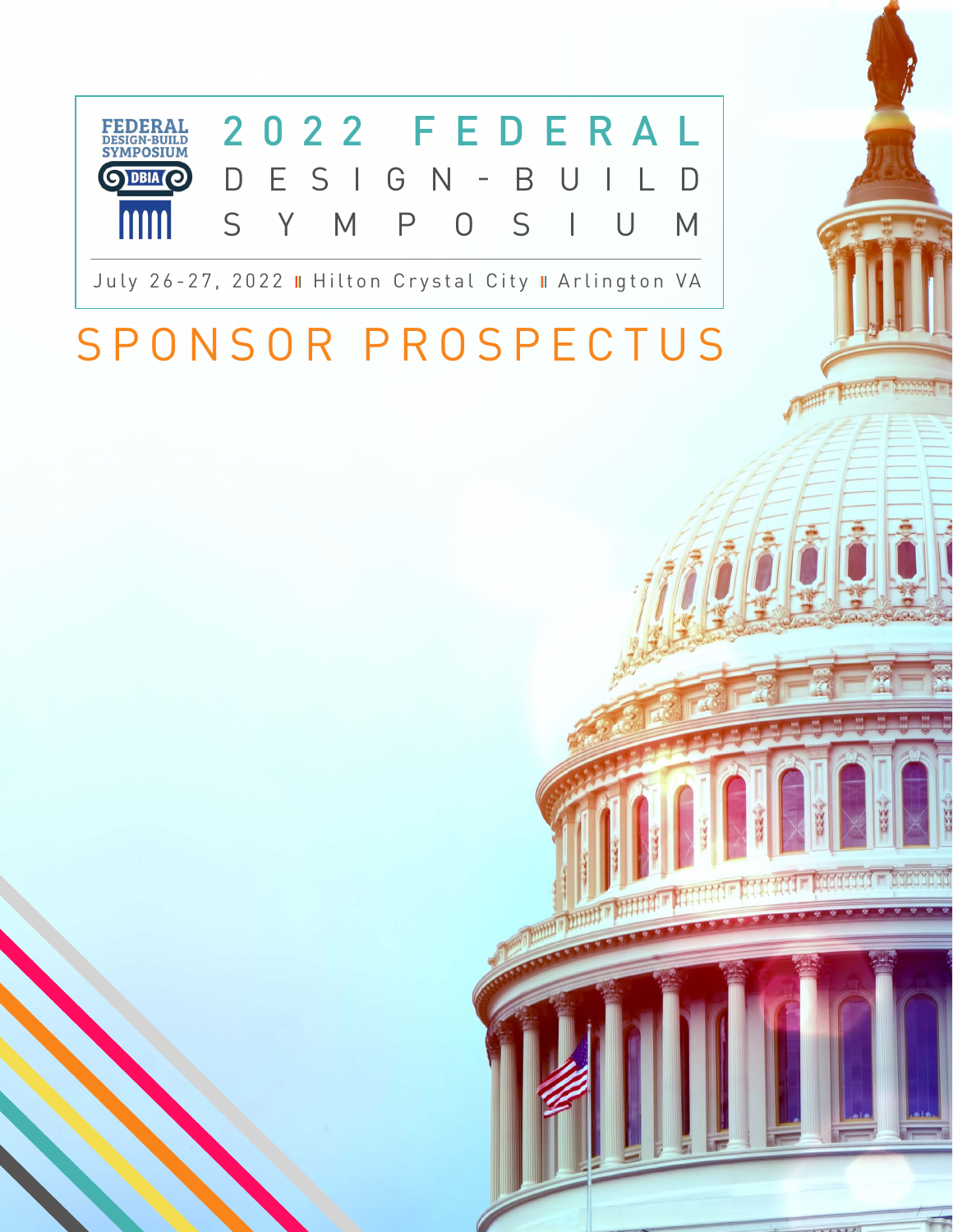## **The Nation's Only Design-Build Event for the Federal Sector.**

We hope you'll join us as design-build Owners and industry leaders interested in federal sector projects come together this July for the *2022 Federal Design-Build Symposium*.

With the implementation of the historic infrastructure investment underway, there's no better time for industry and Owners alike to come together and answer the call to deliver important projects across the nation with experienced design-build teams. Sponsors of the *2022 Federal Design-Build Symposium* are uniquely positioned as design-build leaders at this important event.

### Sponsorship Packages & Levels:

|                 | All<br>Sponsors<br>Receive:                                                                  | • Recognition in Conference Marketing<br>• Recognition on Conference Website and Virtual Platform<br>• Logo recognition in Federal onsite program<br>· Two (2) In-Person Full Conference Registrations<br>• One (1) Virtual Full Conference Registration<br>• Display Table<br>• Share 1 Federal Project plus link on Projects Page<br>• Mailing List of Conference Registrants (2 pre-conference; 1 post-conference)                                      |                                                                                                                                                                                                                                                                                                                        |
|-----------------|----------------------------------------------------------------------------------------------|------------------------------------------------------------------------------------------------------------------------------------------------------------------------------------------------------------------------------------------------------------------------------------------------------------------------------------------------------------------------------------------------------------------------------------------------------------|------------------------------------------------------------------------------------------------------------------------------------------------------------------------------------------------------------------------------------------------------------------------------------------------------------------------|
| SILVER          | \$2,500 IP Member<br>\$3,000 Non-Member<br>Also receive one of<br>the following:             | • Water Stations - sponsor assumes cost<br>• Hand Sanitizer Station (1) - sponsor assumes cost<br>• Other Health & Safety items - sponsor assumes cost<br>• Signage<br>• Floor decals                                                                                                                                                                                                                                                                      |                                                                                                                                                                                                                                                                                                                        |
| G <sub>10</sub> | \$4,100 IP Member<br>\$4,600 Non-Member<br>All items in Silver<br>package plus:              | • Additional In-Person Full Conference Registrations (total 3)<br>• Additional In-Person Virtual Full Conference Registration<br>(total 2)<br>• Additional Federal Project Photo plus link (total 2)                                                                                                                                                                                                                                                       | Choose One of the Following Add-ons:<br>• General Session (3 available)<br>• Networking Reception (2 available)<br>• Continental Breakfast (1 available)<br>• Networking Lunch (1 available)<br>• Coffee Break (1 available)                                                                                           |
| PREMIUM         | 2 Available<br>\$5,700 IP Member<br>\$6,200 Non-Member<br>All items in Gold<br>package plus: | • Additional In-Person Full Conference Registrations (total 4)<br>• Additional In-Person Virtual Full Conference Registration<br>(total 3)<br>· Project Spotlight (live presentation during lunch;<br>pre-recorded for virtual)<br>• If a live presentation is not possible, please inquire about<br>a pre-recorded virtual presentation during 2 breaks<br>• Additional Federal Project Photo plus link (total 3)<br>• Project Spotlight in event program | Choose One of the Following Add-ons:<br>• Keynote (1 available)<br>• Educational Track (2 available)<br>• "Powered by" sponsorship (virtual<br>homepage branding) + WIFI sponsorship<br>(in person)<br>If a live presentation is not possible,<br>inquire about a pre-recorded virtual<br>presentation during a break. |